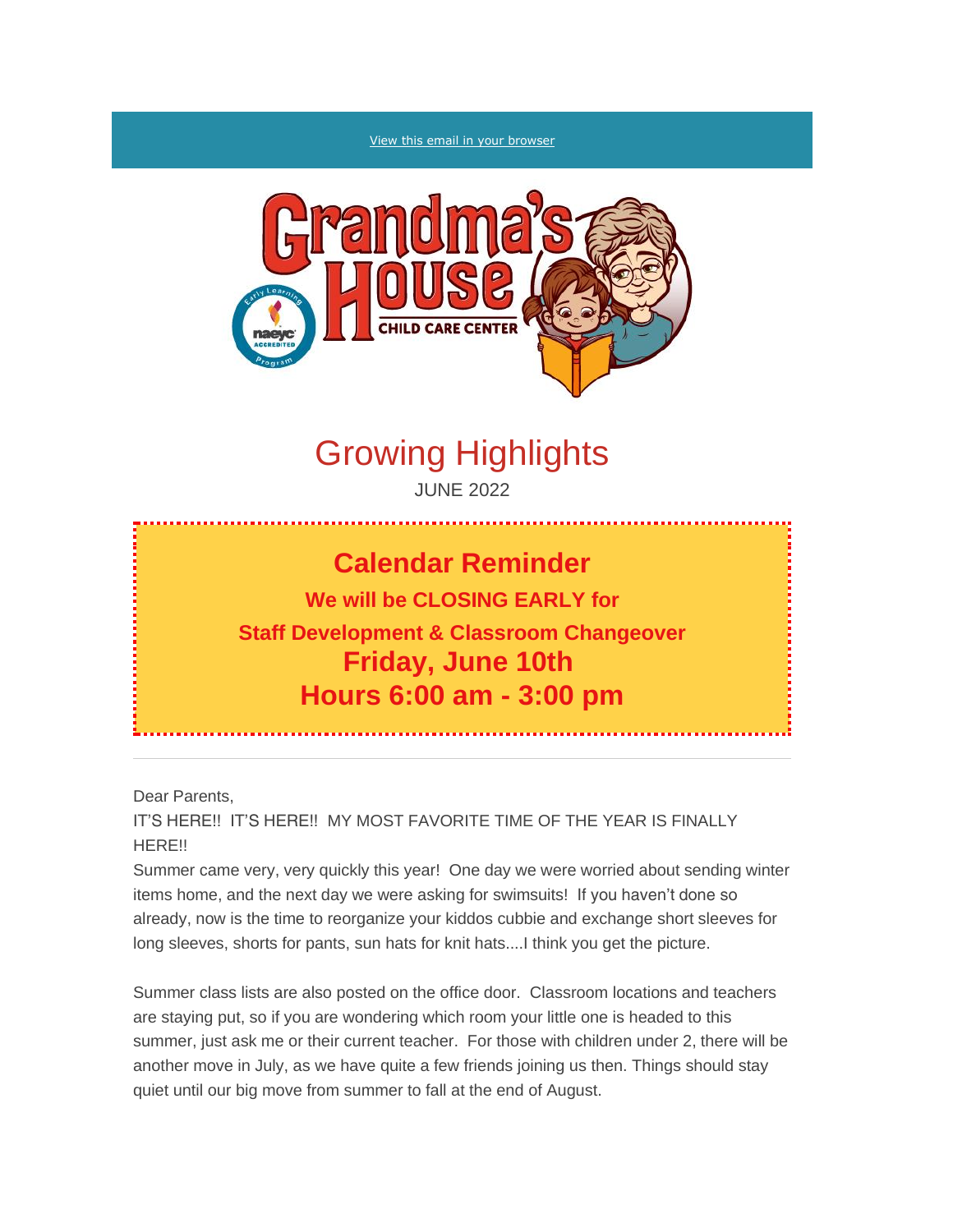As always, my door is always open! *Christie Dapelo, Director* **[cdapelo@grandmashouse.org](mailto:cdapelo@grandmashouse.org)**

## *Summer Program Starts June 13th*





### **June**

- 3 Kalissa M.
- 3 Ms. Kaitlin
- 7 Hazel G.
- 7 Gianna S.
- 7 Ms. Christie
- 7 Ms. Virginia
- 9 Tia R.
- 10 Braden P.
- 10 Ainsley B.
- 10 Nora R.
- 11 Graham L.
- 13 Amelia V.
- 14 Leah G.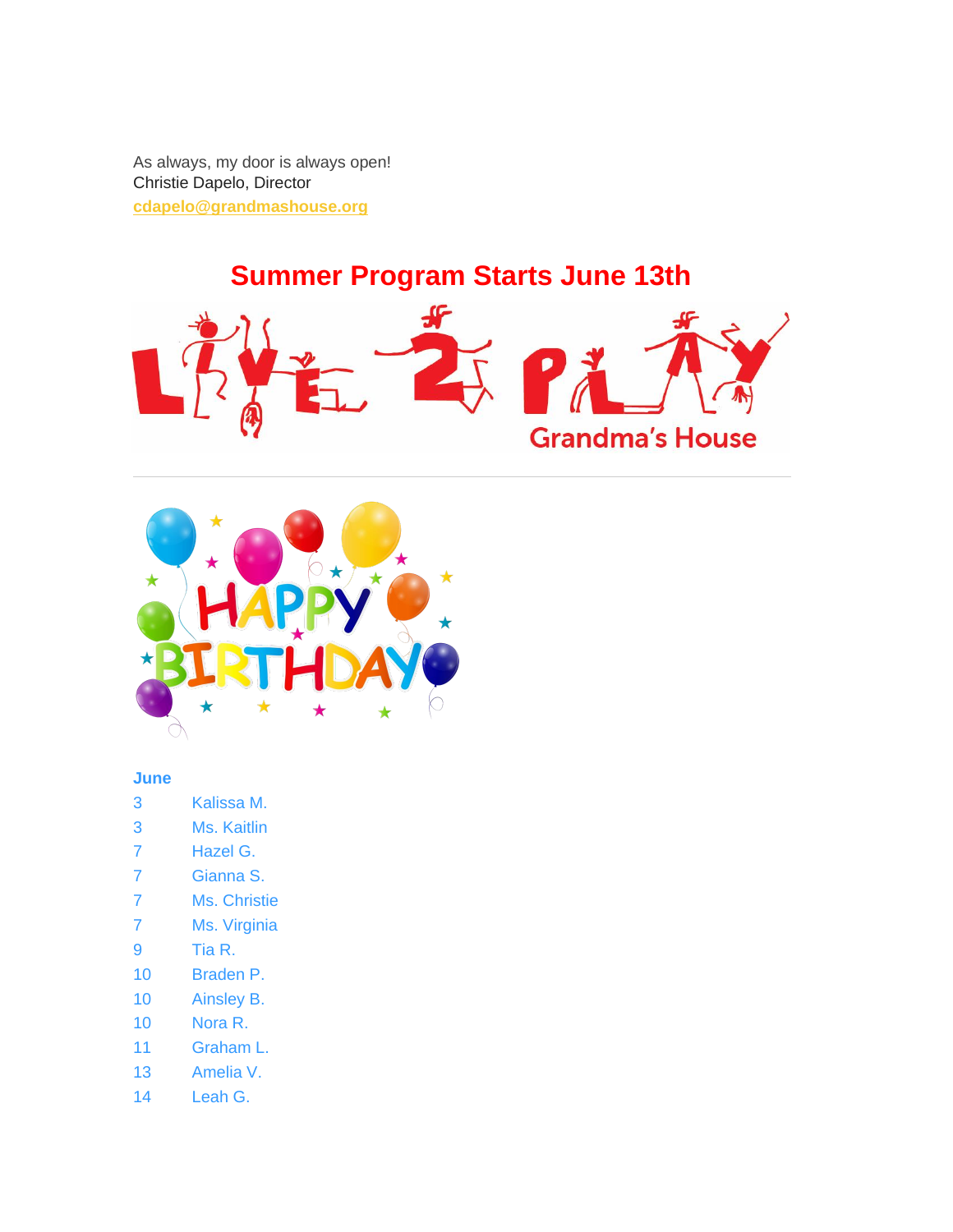19 Audrey L.

23 Kelsey D.

**July**

- 1 Finn G.
- 3 Ms. Emma
- 5 Ms. Anna
- 6 Annalise G.
- 7 Callen D.
- 10 Ivy S.
- 12 Molly T.
- 13 Priscilla W.
- 14 Dylan J.
- 22 Etta G.
- 30 Braden S.

### *CONGRATULATIONS*

**June**

*Ms. Amy E. 9 Years*

| July                |                 |
|---------------------|-----------------|
| <b>Ms. Sheryl</b>   | <b>30 Years</b> |
| Ms. Kayleigh        | 8 Years         |
| <b>Ms. Shantice</b> | 5 Years         |



*Little Lunas Pooh-N-Tots*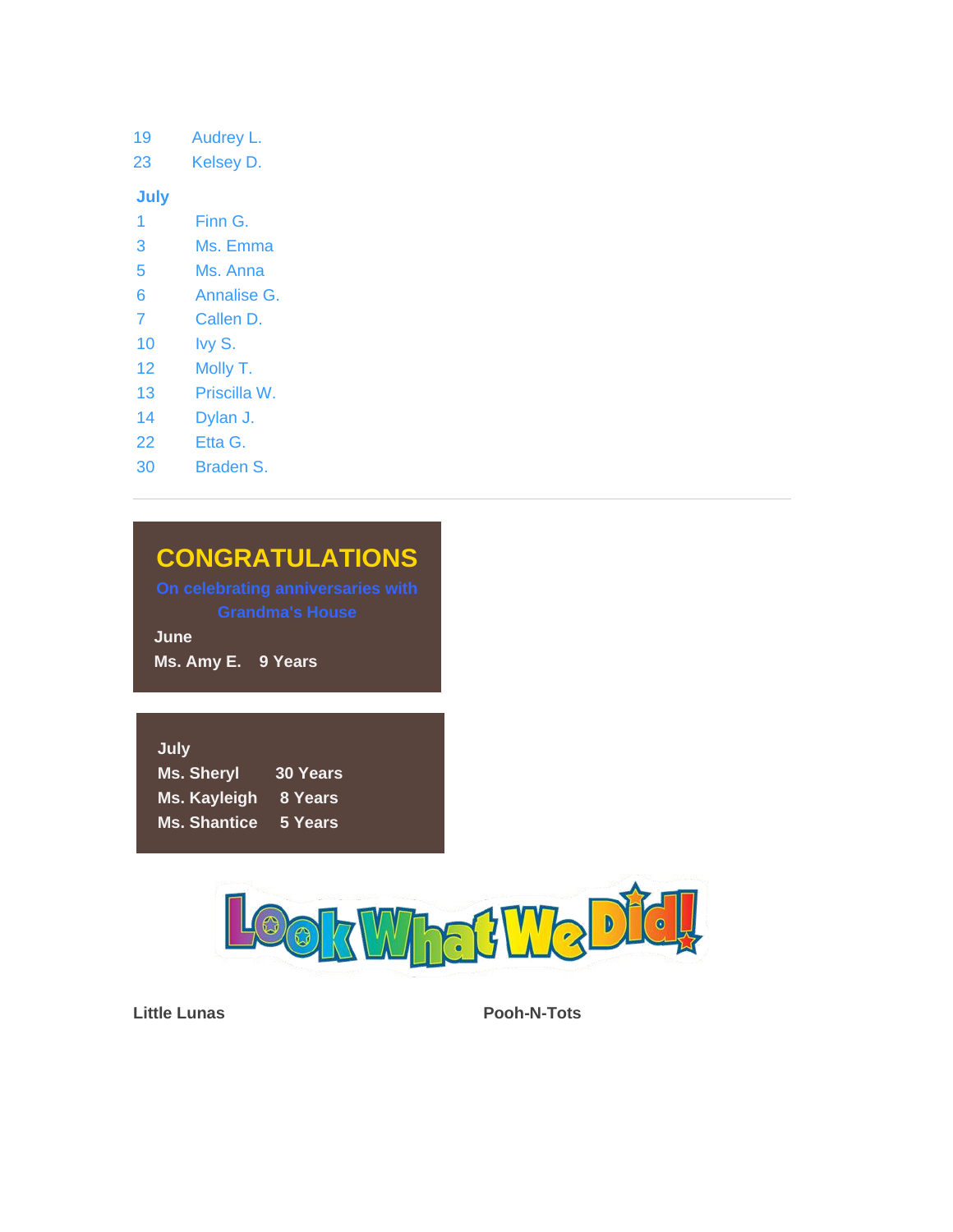Welcome to our summer program! We have so many exciting, warm weather activities planned for the next few months, such as, water play in a sensory bin, walks in the sunshine, and bubbles! If you haven't already, please swap out winter gear for summer hats. In addition to outside fun, we will be working on tummy time, self-soothing, and listening to stories being read. We highly encourage our families to read to your little ones at home! It is wonderful for bonding and vocabulary skills. Finally, we want to thank you for all the cards, gifts, and treats during Teacher Appreciation. It is an honor to get to love your little ones and knowing you trust us with them makes this the best job in the world! *Infants, Ms. Ana & Ms. Abbie*

#### *Somewhere Over The Rainbow*

Sunshine and summertime are in full swing! For our mini campers, this means that we will be going outside as much as their schedules allow. So please make sure that your child has a sun hat in their cubby. Grandma's House does provide sunscreen, but you can feel free to bring in your own. Outside time provides the children with lots of new experiences and sounds. This will help develop their verbal skills as we describe the events or sounds that we see and hear. This is also something you can do with your child on walks around your neighborhood. Have a good month!

*2nd Infants, Ms. Cassie & Ms. Virginia*

First things first, we would like to welcome Ms. Vicki to our classroom! Ms. Kim has transferred to the next class so when your kiddos are ready to move up they will be reunited once again! Summer is right around the corner and we couldn't be more excited. We have been working on using our big kid words like please, more, thank you, and all done. We say the words instead of just using the sign for them. We have also been learning our shapes and colors. Red and blue seem to be the favorites in the Pooh-n-Tots room. Now that it is getting warmer outside, we have been exploring with water play (which the kids love) and drawing with chalk. Ms. Vicki looks forward to getting to know you all! *3rd Toddlers, Ms. Laura & Ms. Vicki*

#### *The Explorers*

Welcome to our new summer students! We are very excited to have new friends in our room. Developmentally, we have been working on several different social/emotional milestones such as washing hands independently, and grabbing paper towel to dry them, greeting our friends in a kind manner, and increasing our understanding of new subjects. This month we will be exploring oceans and learning all about our friends. Your children can look forward to brand new sensory play, encouraging fine motor skills, and more! *Older Toddlers, Ms. Stephanie & Ms. Kim*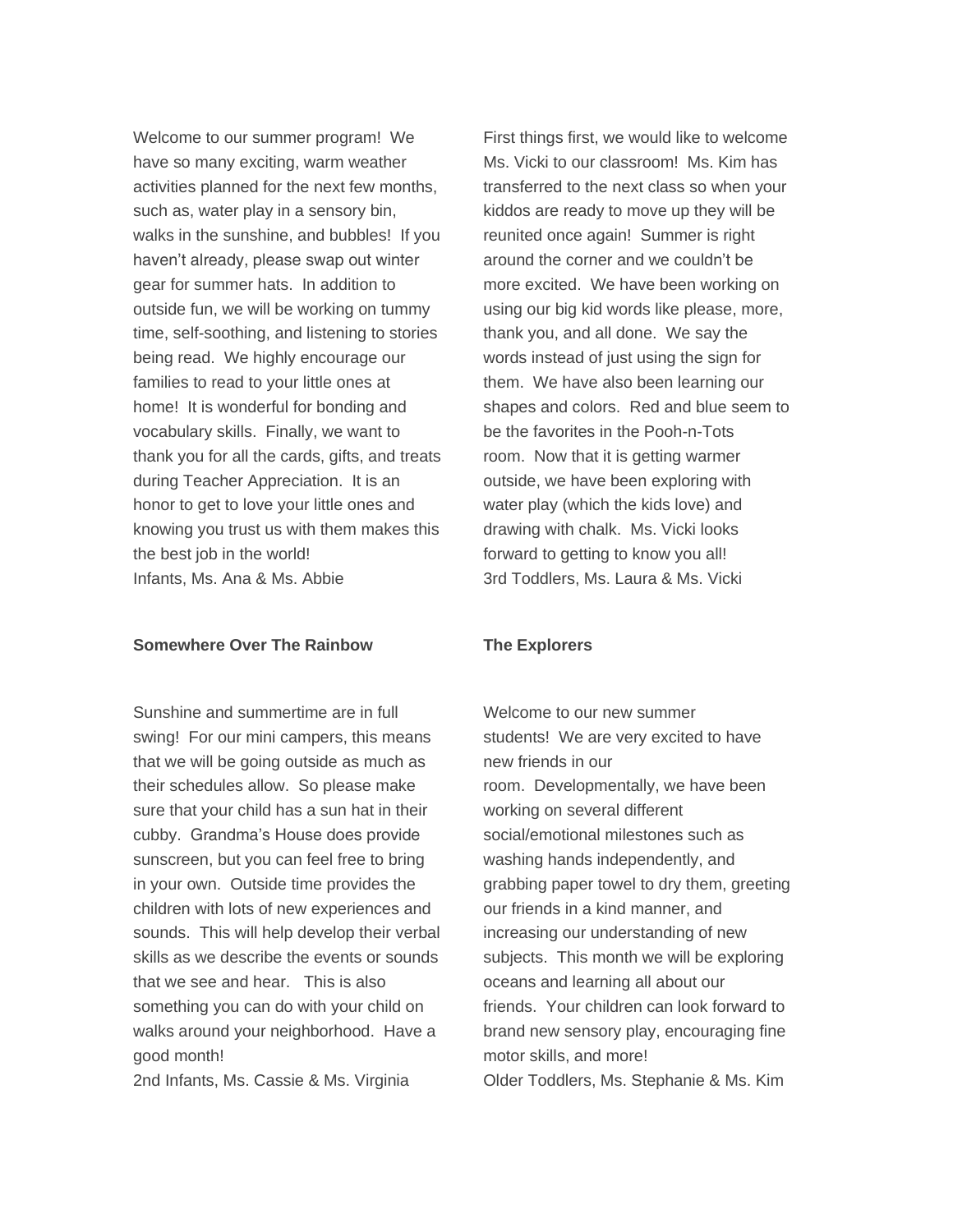#### *Candy Factory*

*Quote of the Month: Don't sit down and wait for the opportunities to come. Get up and make them. - Madam C.J. Walker* We are looking forward to our time out on the playground. We also are excited for water play on those hot summer days! Practice makes perfect, and we have been doing a lot of it! We practice sign language to express ourselves, cruising and keeping our balance. These are the first goals to independence. Please remember to check cubbies for appropriate clothing and bring in Little Swimmers and a swim shirt. If you are not using Grandma's House sunscreen, please remember to bring in your own from home. *3rd Infants, Ms. Sherry & Ms. Shantice*

#### *Unaccompanied Minors*

We hope everyone is enjoying the sunshine and warm weather. We love it since we get to explore with water and be outside for a more significant time. Please bring in a swimsuit/shorts, swim diapers, and swim shoes if you haven't done so. We may not have water play every day, but it's nice that it's all ready to go when we do. Also, remember to label all your child's items.

We will be focusing on knowing each of our body parts and learning about the zoo. In our classroom, one of the milestones is to "point to several body parts." To help

### *Wittle Wizards*

Summer is finally here! The Wittle Wizards are going to have a fun summer. We have a lot of field trips to either area parks or splash pads. Our first lesson plan will be about summer fun! We will be making popsicles and sand bucket snacks and pretending we are going to the beach. We continue to work on our selfhelp skills. Some examples of this include clearing our plates from the table, getting our own diapers, and putting our toys away.

*2's, Ms. Courtney & Ms. Esther*

#### *Gnome Schoolers*

The year is winding down and we are all getting excited for the summer program. We will be saying goodbye to some of our older friends and hello to new friends. We are ending our year with "Farm Animals" and a fun "Mr. Randy" week. So, hold onto your gnome hats, friends! We will continue to work on our self-help skills and labeling our colors and shapes. Please let us know if you have any questions.

*2.5's, Ms. Amy R. & Mr. Randy*

#### *Picture Perfect 3's*

Spring has been full of ups and downs thanks to mother nature. We enjoyed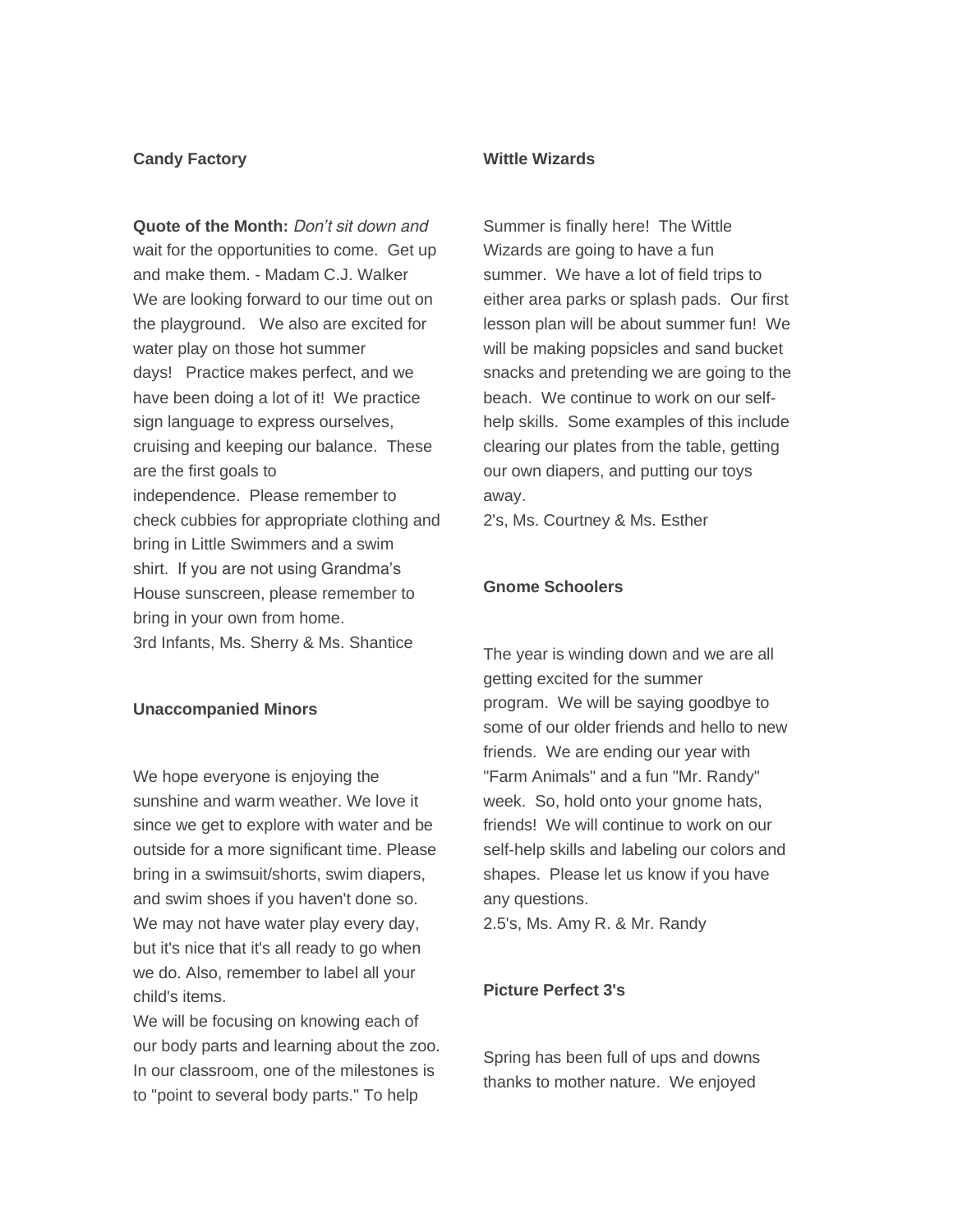the children try to master this milestone, we sing songs like head, shoulder, knees, and toes. We will point to each body part listed in the music as we sing. Another way to help is by showing pictures of each of the different body parts and going over them. As we point to the image to show them, we also point to it on ourselves or another child. While getting your child ready for school, you can ask them, "where is your..." and point to that body part for them. We do not expect them to know all their body parts, but every bit helps.

Lastly, please do not hesitate to write us on the app or stop by to talk with us if you have any questions or concerns. Happy Summer!

*Toddlers, Ms. Mai Lee & Ms. Taylor*

#### *The Rolling Scones*

Here comes the sun! Thank you for your patience while each day we played weather roulette! Please inspect your cubbies for any leftover winter clothes and replace them with summer clothes. Last month, we focused on fine motor skills. This month is all about sensory. First, we are planting wildflowers in our toddler garden. Playing with dirt helps build science, math, hand-eye coordination and more. It will be so exciting to water and watch them grow. Then our other sensory plans this summer include the sandbox, water play, homemade playdough, dyed noodles/rice, among many more! If you would like any

wearing our rain boots and our swimsuits! We have been enjoying our past field trips to the farm and zoo! Hope everyone has been able to check out all the fun that we had. We have come a long way with our letter recognition. We "changed up" our job names and took off our friends' pictures. The children's excitement was amazing. It was especially amazing how they were able to pick out friend's names without their pictures! We are looking forward to summer fun and field trips! *3's, Ms. Jess & Ms. Melissa*

#### *PK Masks*

My, what warm weather we seem to be having. Though it's only Spring, it feels like Summer and we aren't complaining. This is the perfect time to take home any remaining winter items. Our friends really enjoyed the sports unit we did. Talking about our favorite sports, enjoying all the dress up and reading lots of books all about the different sports. We also discussed the difference between healthy and non-healthy foods, and how they help our bodies stay energized. After that we began our ocean unit, another fan favorite among the class. Talking about different animals that live in the ocean (and ones that live on land), how deep the ocean is and our favorite ocean animals. We also have been loving sharing our favorite books with the class this month, it makes the children feel special and introduces